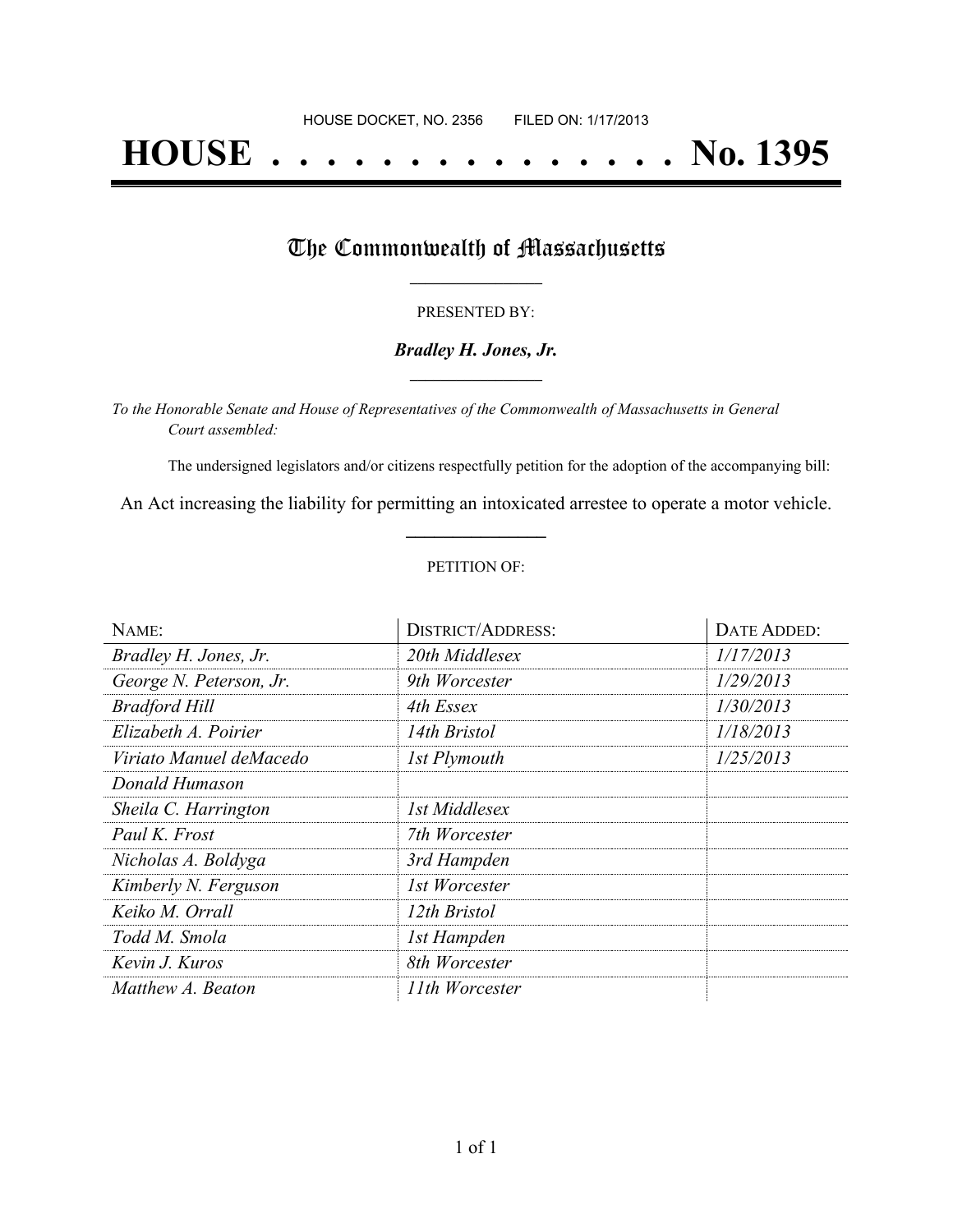## **HOUSE . . . . . . . . . . . . . . . No. 1395**

By Mr. Jones of North Reading, a petition (accompanied by bill, House, No. 1395) of Bradley H. Jones, Jr. and others relative to the liability of persons transporting operators of motor vehicles arrested for drunk driving. The Judiciary.

## [SIMILAR MATTER FILED IN PREVIOUS SESSION SEE HOUSE, NO. *2199* OF 2011-2012.]

## The Commonwealth of Massachusetts

**\_\_\_\_\_\_\_\_\_\_\_\_\_\_\_ In the Year Two Thousand Thirteen \_\_\_\_\_\_\_\_\_\_\_\_\_\_\_**

An Act increasing the liability for permitting an intoxicated arrestee to operate a motor vehicle.

Be it enacted by the Senate and House of Representatives in General Court assembled, and by the authority *of the same, as follows:*

## 1 SECTION 1. Chapter 90 of the General Laws, as appearing in the 2010 Official Edition, 2 is hereby amended by inserting after section 24X, the following new section:—

 Section 24Y. (a) Any vehicle operated by a person arrested for a violation of subparagraph (1) of paragraph (a) of section 24 or section 24L shall be removed and impounded as provided by the provisions of this section, section 69L of chapter 111 and section 2C of chapter 85 and any rule or regulation adopted thereunder, for a period not less than 12 hours from the time of such arrest.

 (b) Whenever a person is summoned by or on behalf of a person who has been arrested for a violation of subparagraph (1) of paragraph (a) of section 24 or section 24L, in order to transport or accompany the arrestee from the premises of a law enforcement agency, the law enforcement agency shall provide that person with a written statement advising that person of the potential criminal and civil liability for permitting or facilitating the arrestee's operation of a motor vehicle while the arrestee remains under the influence or impaired by alcohol, drugs, drugs and alcohol, a controlled dangerous substance, or any combination thereof.